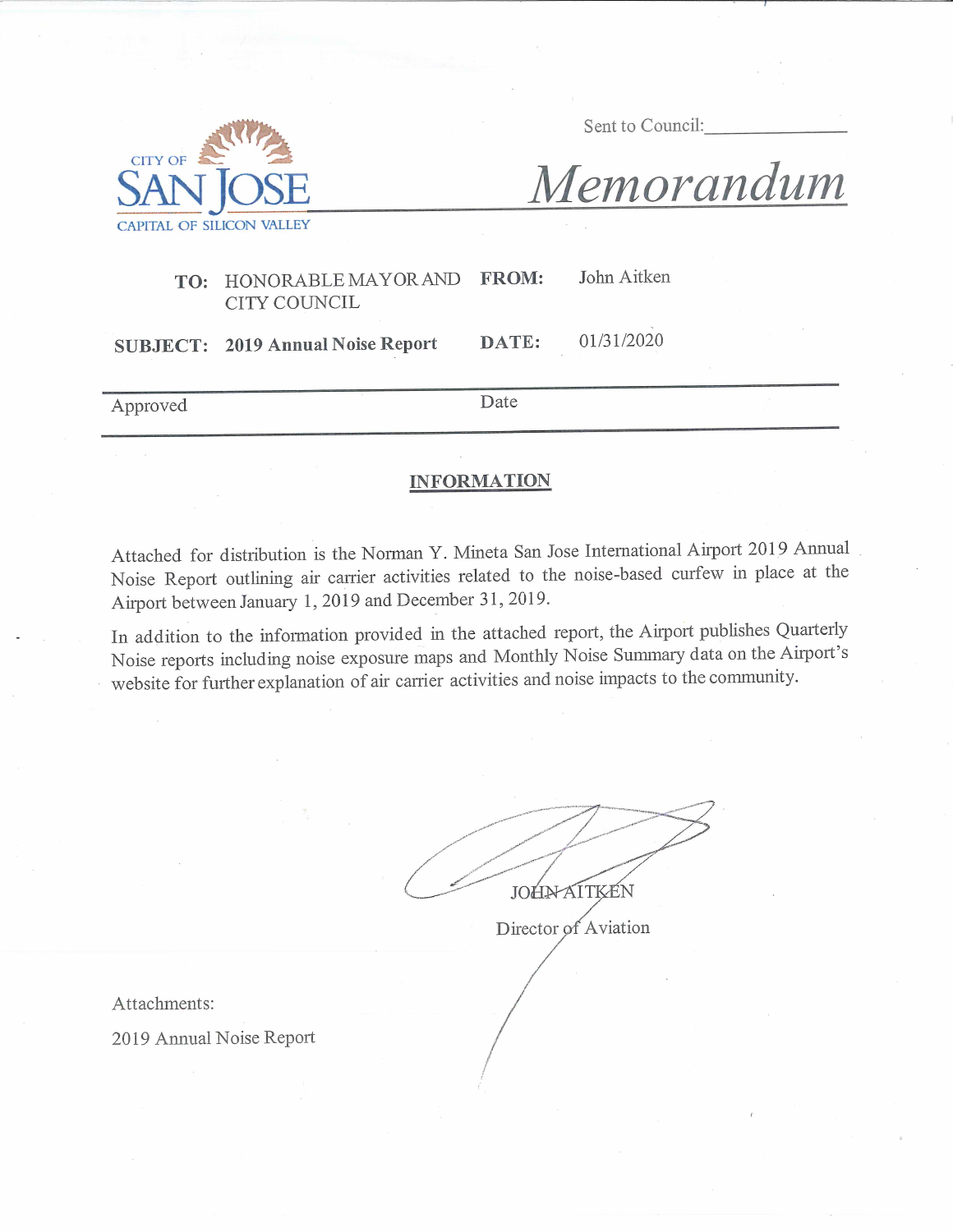# **Norman Y. Mineta San José International Airport 2019 Annual Noise Report**



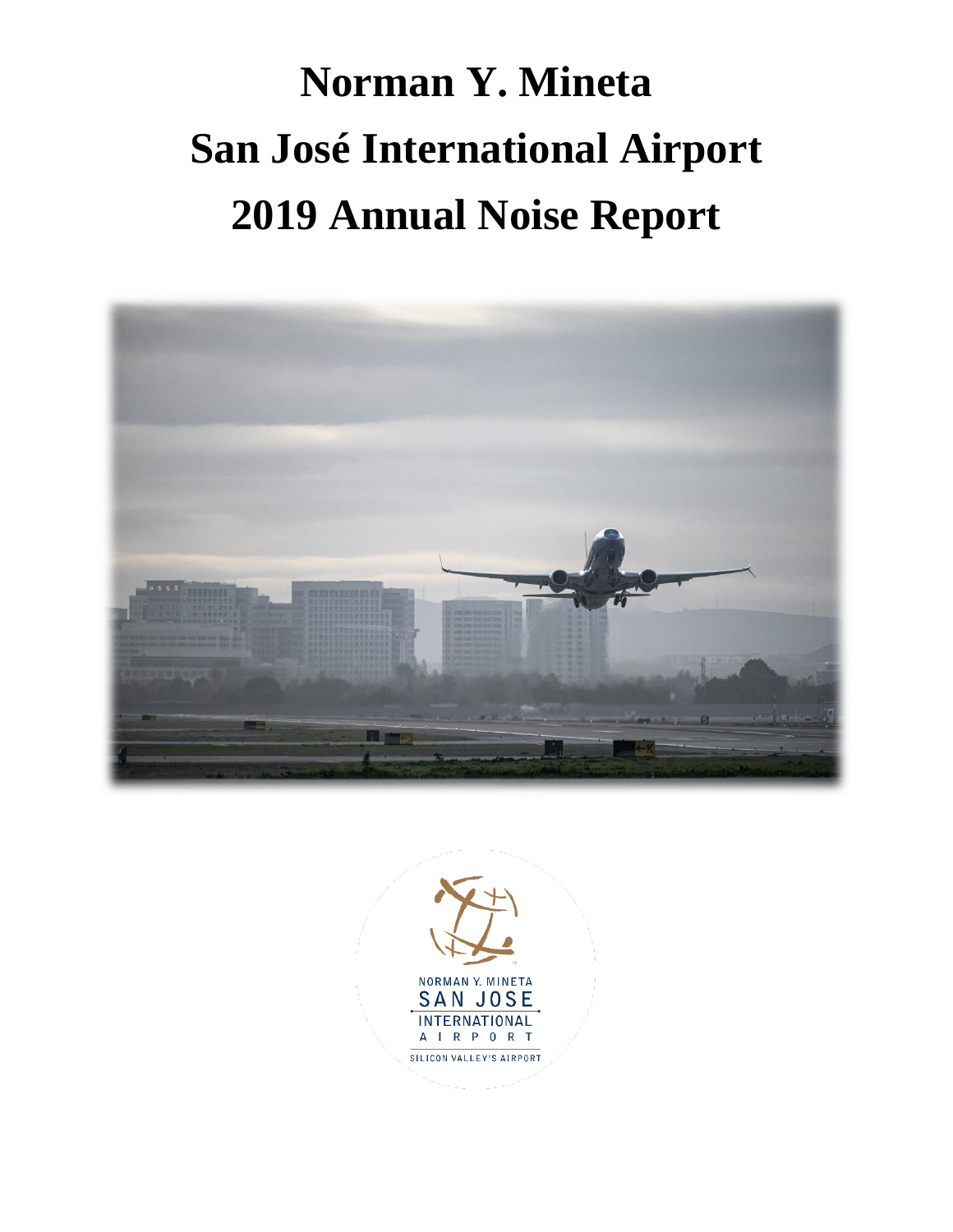## **Annual Noise Report for Norman Y. Mineta San José International Airport**

#### **Introduction and Purpose**

The purpose of this annual report is to communicate the efforts undertaken by the City of San José ("the City") and Norman Y. Mineta San José International Airport ("SJC" or "Airport") to minimize the airport's noise impact on the surrounding communities. This report contains an explanation of the curfew and violation process, as well as a summary of records for the calendar year detailing the number and type of curfew violations.

#### **Operational Restrictions and the Curfew**

Chapter 25 of the San José Municipal Code ("SJMC") details the city ordinances regarding Airport-related noise as well as the Airport curfew. The SJMC defines the curfew as, "…a time use restriction that limits the hours in which the city will allow certain aircraft operations to be conducted and that prohibits the scheduling and operation of certain aircraft operations at the airport during curfew hours."

The weight-based curfew for the Airport was original formulated in 1984 with subsequent revisions to a noisebased curfew in 2003. The revisions also allowed for monetary fines for curfew violations and included newer business jet type aircraft.

The noise-based curfew restricts flight activity into and out of the Airport between the local hours of 11:30 PM and 06:30 AM for aircraft operations by jet aircraft with Federal Aviation Administration ("FAA") certified and published Effective Perceived Noise level in decibels ("EPNdb") above 89.0. Aircraft types grandfathered in to be exempt from this noise level as well as those that are compliant with the curfew are listed for easy reference on the Schedule of Authorized Aircraft. This document is regularly maintained and posted to the "Curfew" page on the Airport's website.

Responsibility for monitoring and managing the airport noise and curfew programs at SJC belongs to the City's Airport Operations Division.

#### **Types of Curfew Violations**

Any aircraft operation in an aircraft type whose EPNdb is above 89.0, not on the Schedule of Authorized Aircraft, that depart from or arrive to the Airport between the local hours of 11:30 PM and 06:30 AM is defined as a noncompliant operation. A non-compliant operation is then further defined as being either an intrusion or a violation. An intrusion is defined as a non-compliant operation that was documented to occur during curfew hours due to circumstances outside of the aircraft operators' control (e.g. Air Traffic Control delays, Weather delays, etc.) which are referred to in the SJMC as "Force Majeure" events. A violation is defined as a non-compliant operation that did not have acceptable documentation justifying the operation to occur during curfew hours.

For a non-compliant operation to be categorized as an intrusion rather than a violation, the operator must communicate the extenuating circumstances to the Airport. If those circumstances are accepted by the Airport, the operation will be categorized as an intrusion and no fine will be levied. Fines for violations are \$2,500 per occurrence.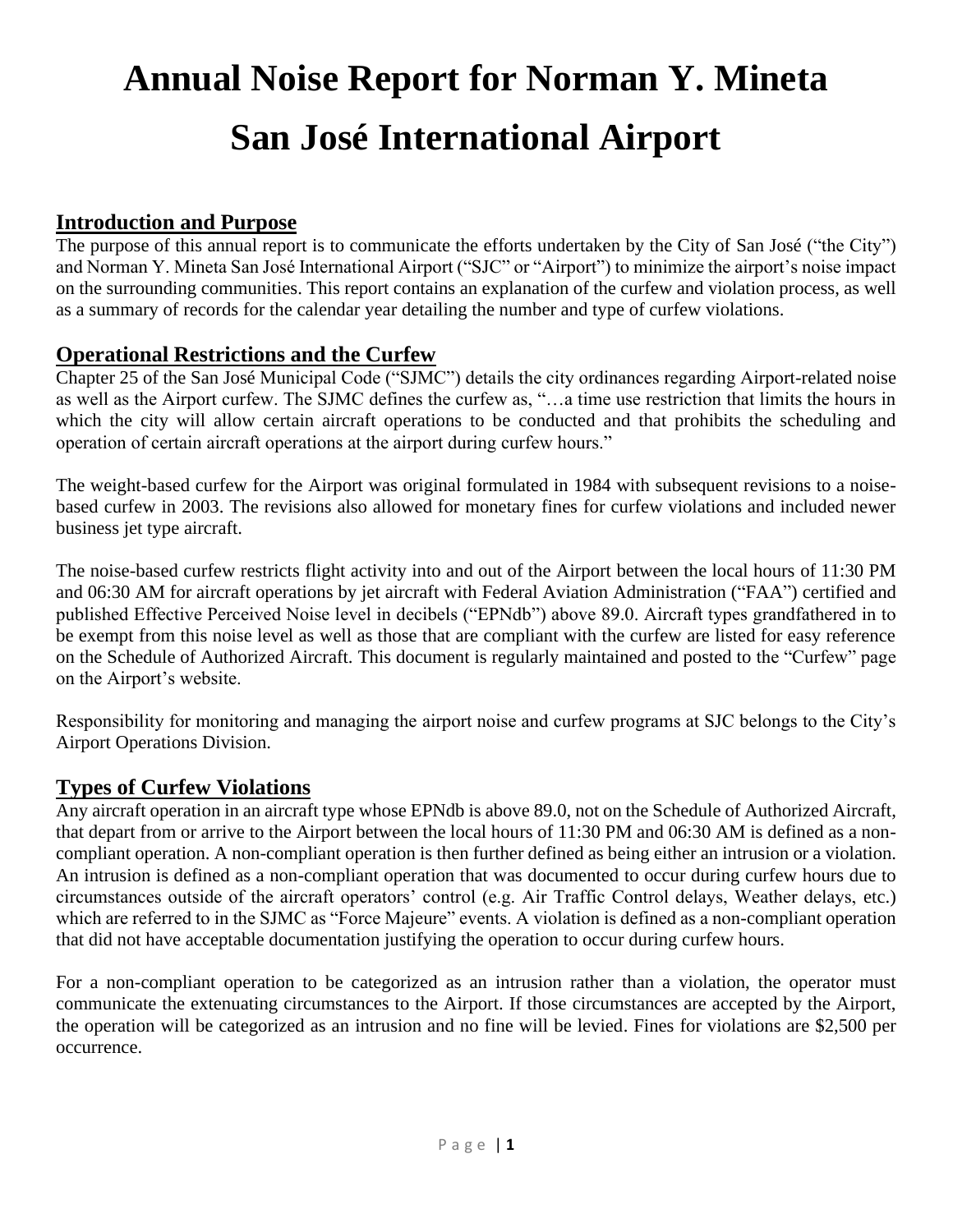### **Actions Taken by Airport Operations Department**

Throughout the year, Airport Operations staff publishes the Monthly Noise Summary Charts on the Airport's website which detail the total number of curfew-compliant and non-compliant operations as well as the number of noise complaints submitted. Additionally, Airport Operations staff use data from the FAA along with data from an airport noise monitoring system to compile a Quarterly Noise Report for concerned residents, as well as other City, County, and State officials. These documents are regularly maintained and posted to the "Noise Reports" page on the Airport's website.

The noise monitoring system mentioned above was originally installed in November of 1992, with updated hardware and software installed more recently. The system records and measures aircraft noise levels at strategic locations in noise-sensitive locations under the aircraft arrival and departure paths. The noise system also compiles flight track and flight identification information, noise complaints and complainants' addresses, and noise events. The quarterly noise monitoring and reporting is conducted in compliance with State regulations.

Airport Operations staff continually investigate and respond to noise complaints, track flight activity, review curfew operations for compliance with the SJMC and assess fines as necessary. Airport Operations staff also participate in Airport Commission meetings to communicate the findings contained in the Monthly Noise Summary Charts and to respond to questions from residents of neighboring communities.

In May 2019, the Airport met with airlines based at San Jose to remind staff of the efforts to operate aircraft, regardless of their noise impacts to the community, outside of curfew hours.

Airport staff review airline-provided justification for curfew violations, and work with aircraft operators to minimize the number of non-compliant operations during curfew hours, thereby reducing the disturbance to the public. The Airport Operations staff strives to take a proactive approach to managing the noise associated with SJC and the need to be polite neighbors to the surrounding residential communities.

#### **2019 Operations During Curfew**

In calendar year 2019, there were 3,112 operations during the curfew hours out of the 198,372 total operations for the Airport (approximately 1.57%). For comparison, calendar year 2018 had 3,383 curfew operations out of the total 183,892 operations for the airport (approximately 1.84%).

Of the 3,112 curfew operations, 964 were found to be intrusions, which represent approximately 0.5% of all operations at SJC. Of those 964 intrusions, 55 were found to be violations and were cited; these violations represent approximately 0.03% of all operations at SJC which results in a curfew compliance rate of over 99.9%

In 2019, the airport hosted 14 Commercial Air Carrier tenants and 2 Air Cargo tenants. Of those 16 total operators, Aeromexico, Air Canada, All Nippon Airways, FedEx Express, Hainan Airlines, and Volaris each committed zero curfew intrusions.

In 2019, Southwest Airlines, Jetblue Airways, Alaska Airlines, United Airlines, and Delta Air Lines were responsible for the majority (90%) of curfew intrusions.

The chart and table on the following page depict the commercial and air cargo carriers' annual intrusions and related violations for calendar year 2019.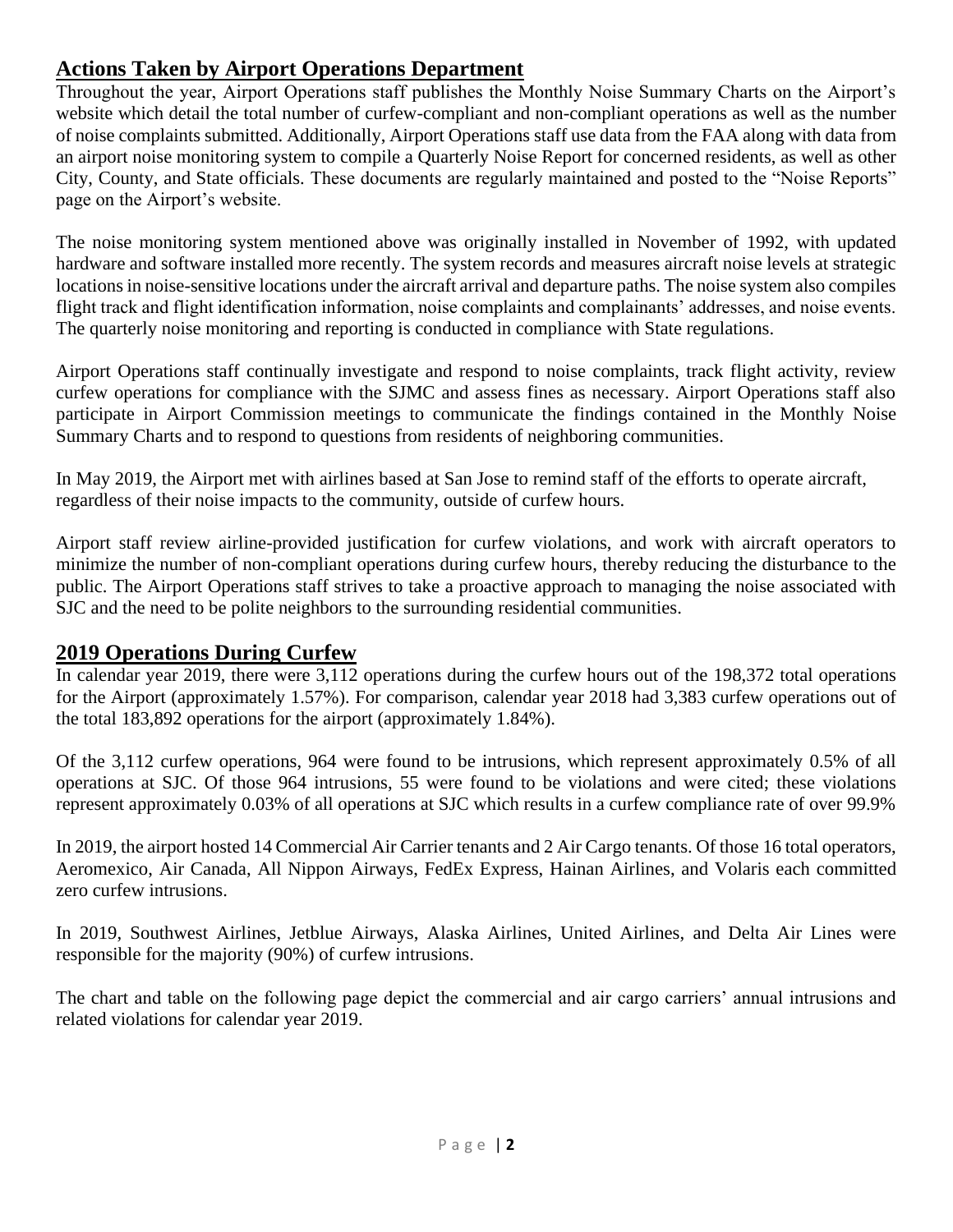

Bar Chart of CY 2019 Air Carrier/Air Cargo Intrusions

| <b>SJC Air Carrier/Cargo Operator Curfew</b><br><b>Data 2019</b> |                   |                   |  |
|------------------------------------------------------------------|-------------------|-------------------|--|
| <b>Operator</b>                                                  | <b>Intrusions</b> | <b>Violations</b> |  |
| <b>Southwest Airlines</b>                                        | 402               | 3                 |  |
| Alaska Airlines                                                  | 173               | 20                |  |
| Delta Air Lines                                                  | 146               | 1                 |  |
| JetBlue Airways                                                  | 81                | 0                 |  |
| <b>United Airlines</b>                                           | 65                | 1                 |  |
| <b>American Airlines</b>                                         | 50                | 0                 |  |
| <b>United Parcel Service</b>                                     | 14                | 12                |  |
| <b>Hawaiian Airlines</b>                                         | 7                 | 1                 |  |
| <b>Frontier Airlines</b>                                         | 6                 | $\Omega$          |  |
| <b>British Airways</b>                                           | 3                 | O                 |  |
|                                                                  |                   |                   |  |

Table of CY 2019 Air Carrier/Air Cargo Intrusions

Curfew violations and intrusions for **JetBlue Airways, Frontier Airlines,** and **United Airlines** dropped significantly in 2019. Compared to 2018, the airlines combined committed about 35% fewer intrusions, and reduced their violations (except for United, which was unchanged) by 100%. Fewer scheduled operations, making use of curfew-compliant aircraft, as well as fewer airspace and weather delays were contributing factors to the change.

Most of **Alaska Airlines'** violations are due to a previously-operated morning flight from Reno that has since been discontinued. The flight was not scheduled to arrive during curfew, but its early departure from Reno and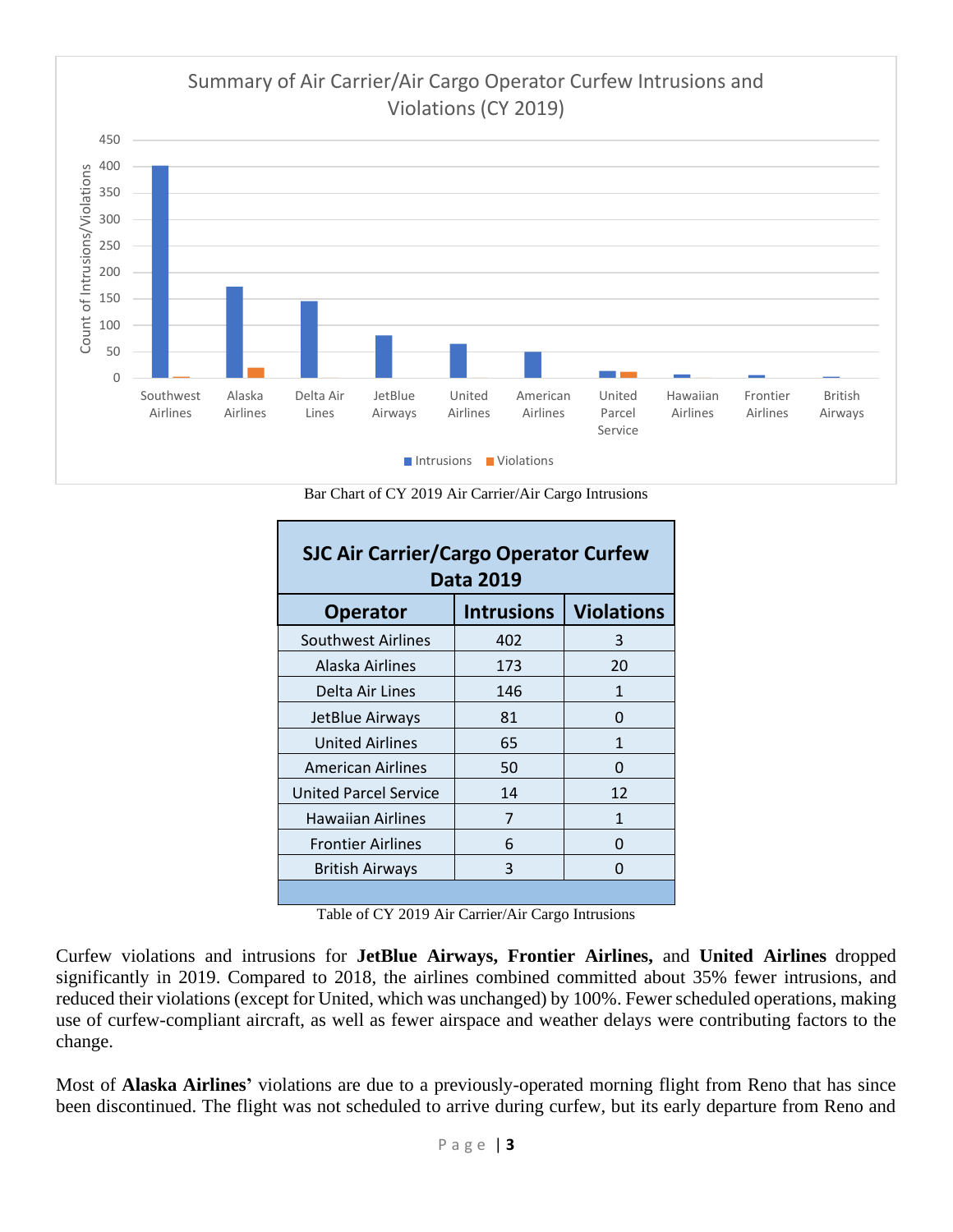short flight time resulted in the flight arriving into San Jose during the curfew period on several occasions. Following these intrusions and prior to its discontinuation, the airline adjusted the flight's departure time from Reno to ensure it was late enough to avoid potential intrusions.

**United Parcel Service (UPS)** informed Airport Operations staff that due to a forecasted increase in holidayrelated packages through the Bay Area, as in 2017 and 2018, that they would be adding additional arrivals during the curfew hours between 4:00 AM and 5:00 AM. Airport Operations staff reminded UPS of the airport's curfew and commitment to minimizing its noise impact on the surrounding communities. This year, UPS again chose to hold departures until the curfew timing expired but did have 12 violating arrival flights that they were cited for.

For the SJC-based air carriers in general, the plurality of the delays come from mechanical issues that are experienced on the specific aircraft carrying the flight throughout the day on its flight network. Oftentimes the original aircraft scheduled to operate a flight will be taken out of service for maintenance reasons and another will be substituted. Most of the remaining delays are due to ATC or Weather. Occasionally there are also delays for more specific incidents such as required security sweeps, power or computer system outage, or when a crew member calls in sick. The following chart illustrates the breakdown of the proportion of flights affected by weather, mechanical, air traffic control, security, or other delays. Some intrusions were not caused by a delay, and they are noted as "None" and included in the Other category. Not every intrusion notice sent by the Airport was responded to. In these instances, citations were automatically generated.



Pie Chart of CY 2019 Air Carrier Intrusion Delay Types

The table on the following page shows the various charter operators who committed curfew intrusions. All depicted charter-operated intrusions were determined to be non-compliant curfew operations and were cited by the Airport.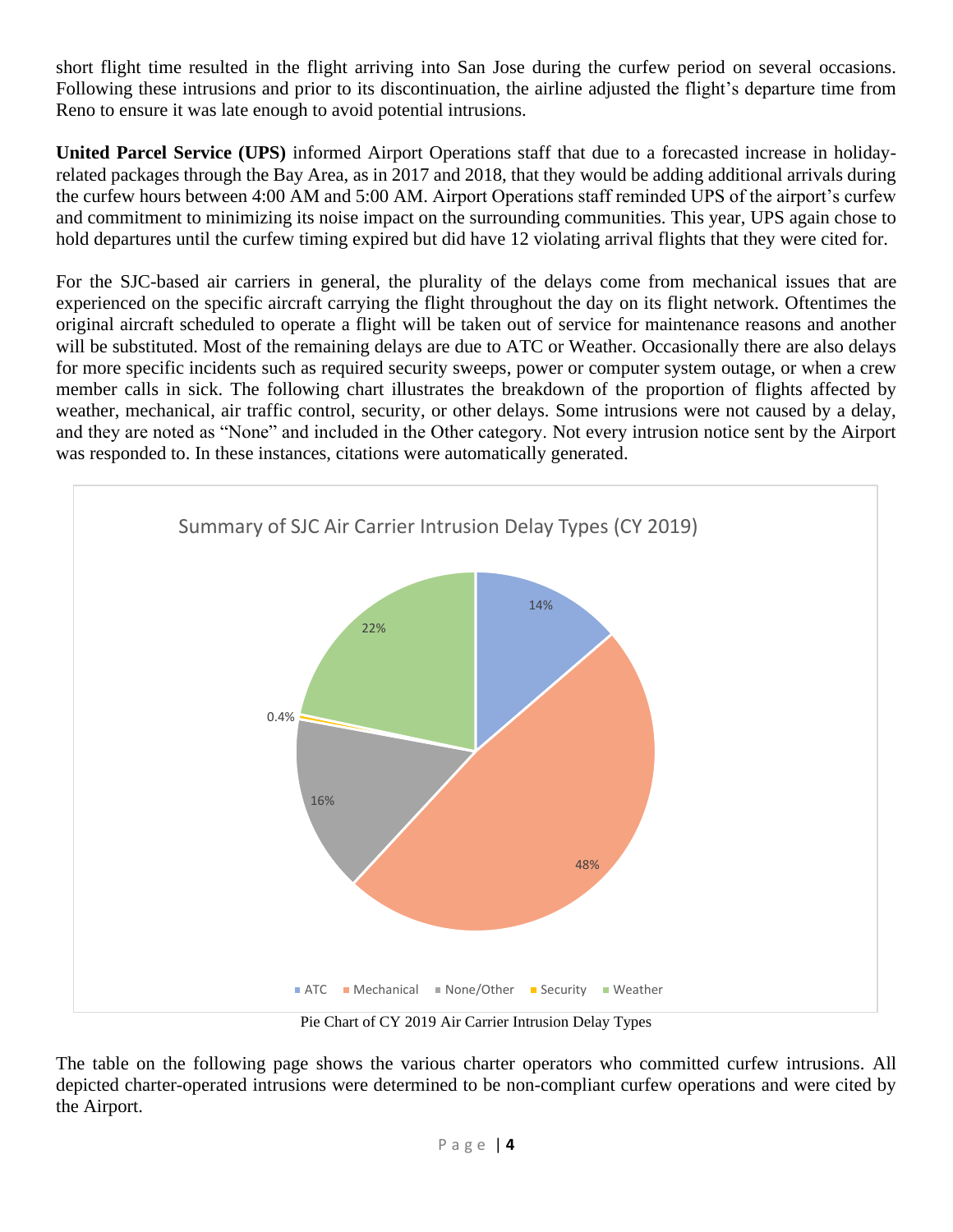| <b>Operator</b>           | <b>Intrusions</b> | <b>Violations</b> |
|---------------------------|-------------------|-------------------|
| <b>Pentastar Aviation</b> |                   |                   |
| Swift Air LLC             | 11                | 11                |
| Kaiser Air                |                   |                   |
| Paradigm Air              |                   |                   |

Table of Charter Operators and Curfew Intrusions/Violations

Most curfew intrusions occur during the first 90 minutes of its onset, with a dramatic fall after the midnight to 1:00 AM time period. This indicates that the aircraft operators are attempting to serve their passengers while also creating as minimal of a noise impact as possible by adhering to the curfew restriction period.



#### **Engine Runs**

In addition to takeoff and landing restrictions at the Airport, the Airport Operations staff also limit maintenance and engine run-ups during the curfew hours to help limit the noise generated during curfew hours. If an aircraft operator must perform engine maintenance run-ups to prepare for a 06:30 AM flight, Airport Operations will direct the aircraft to the north end of the airfield to avoid generating noise towards the surrounding residential uses at the Southeast end of the airfield. Those engine maintenance run-ups can be performed as early as 2 hours before the scheduled departure, as published in the SJMC.

Airport Operations staff record the number of engine maintenance checks performed during curfew hours which require a full engine run-up. In 2019, twenty-one high or full-power engine maintenance run-ups were performed during curfew hours.

#### **Airport Noise Complaints**

Like many other airports in noise sensitive communities, the Airport collects noise complaints from residents of the City of San José as well as the surrounding municipalities through the "WebTrak" system. This system allows concerned residents to monitor a slightly delayed live feed of aircraft operations in the South Bay Area. Community members regularly use this tool to investigate deeper into their noise disturbances and to report their noise disturbances to the Airport's Noise Management Office. Some complaints also arrive through direct e-mail.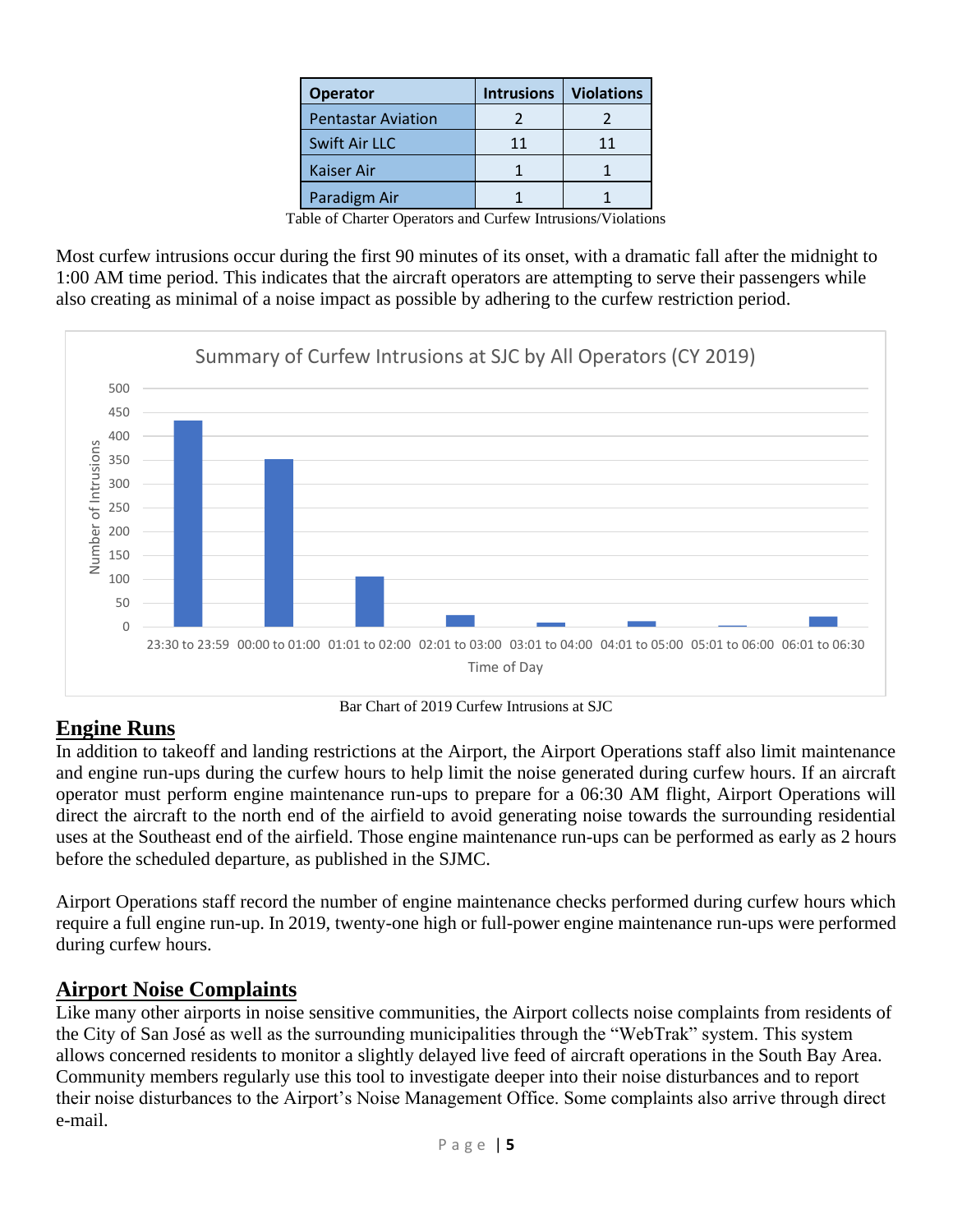Airport staff respond to curfew-related complaints whenever possible by including the reason the flight in question operated during curfew hours, an explanation of the approach or departure procedures to the Airport, and acknowledgement of whether a late-night operation was a curfew violation. Additionally, responses from Airport staff may include whether a flight was operating at another airport in the area, or its status as an emergency response or military aircraft.

There was a total of 114,727 complaints submitted by 611 individual residents throughout the area. This compares to a total of 114,003 complaints made by 744 individual residents in 2018. This group of complaint submitters represents approximately 0.058% of the total San José population (1.04 Million). Of those complaints, just over 85% (98,606) were submitted by a group of 30 individuals which means the vast majority of the Airport's complaints were received from approximately 4.91% of the total complaint reporters.

The population of total complaint reporters continues to decrease, but the number of complaints received remains roughly the same. Still, the select group of individuals identified above submits hundreds, or thousands, more complaints than an average person typically would; the top reporter submitted 15,600 complaints in 2019. The Airport is aware of an automated reporting system that some residents use to automatically submit a complaint for any flight in South Flow Operations which makes up the bulk of the complaints received. Some of the other complaints concern other SJC traffic, but sometimes also reference other airports in the area such as San Francisco, Reid-Hillview, and Moffett Federal Airfield.

| <b>Submitters</b> | <b>Proportion of Complaints Submitted</b> |
|-------------------|-------------------------------------------|
| Top <sub>10</sub> | 68%                                       |
| Top 20            | 79%                                       |
| Top 30            | 85%                                       |

Table of 2019 Complaints by Group

The chart below shows a breakdown by city of noise complaints:



Bar Chart of 2019 Complaints by Municipality